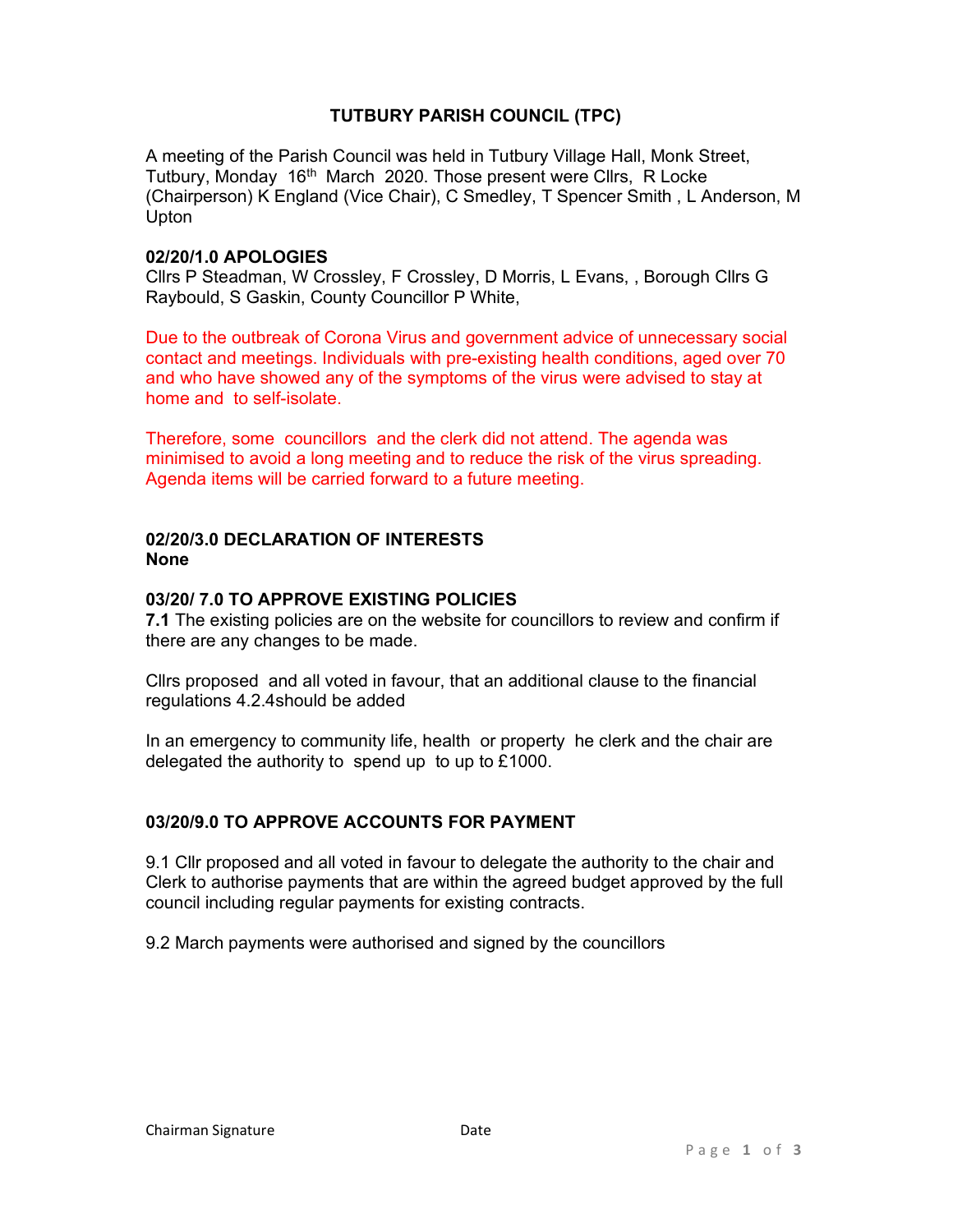#### Accounts for payment

|                                     |                                      | <b>Net</b>   |      | Total +    |
|-------------------------------------|--------------------------------------|--------------|------|------------|
| To whom paid                        | <b>Particulars of payment</b>        | <b>Total</b> | Vat  | <b>Vat</b> |
| HM revenue and customs              | National Insurance                   | 106.30       |      | 106.30     |
| Karen Duffill                       | Clerks Salary                        | 919.35       | 0    | 919.35     |
| Karen Duffill                       | <b>Clerks Expenses</b>               | 23.00        | 0.00 | 23.00      |
| Karen Duffill                       | Changing rooms keys                  | 14.00        | 0.00 | 14.00      |
| <b>Staffordshire County Pension</b> |                                      |              |      |            |
| Fund                                | <b>Clerks Employer Pension</b>       | 300.85       | 0    | 300.85     |
| <b>Staffordshire County Pension</b> |                                      |              |      |            |
| Fund                                | Clerks Employee Pension contribution | 162.21       | 0    | 162.21     |
| Firs Farm Nursery                   | Replacement memorial trees           | 84           | 16.8 | 100.80     |
| Firs Farm Nursery                   | Christmas tree                       | 145          | 29   | 174.00     |
| <b>Tutbury parish Charities</b>     | Charity House room hire              | 150          |      | 150        |
| <b>Tutbury parish Charities</b>     | playing fields rent Cornmill Lane    | 250          |      | 250        |
|                                     | Legionella control Monthly check inv |              |      |            |
| Sterilizing services                | 41957                                | 45           | 9    | 54.00      |

# Proposed April payments were approved

|                                     |                                      | <b>Net</b> |       | <b>Total</b> |
|-------------------------------------|--------------------------------------|------------|-------|--------------|
| To whom paid                        | <b>Particulars of payment</b>        | Total      | Vat   | $+$ Vat      |
| HM revenue and customs              | National Insurance                   | 106.30     |       | 106.30       |
| Karen Duffill                       | Clerks Salary                        | 919.35     | 0     | 919.35       |
| Karen Duffill                       | <b>Clerks Expenses</b>               | 23.00      | 0.00  | 23.00        |
| <b>Staffordshire County Pension</b> |                                      |            |       |              |
| Fund                                | <b>Clerks Employer Pension</b>       | 300.85     | 0     | 300.85       |
| <b>Staffordshire County Pension</b> |                                      |            |       |              |
| Fund                                | Clerks Employee Pension contribution | 162.21     | 0     | 162.21       |
| Cripwells                           | Repair to changing rooms roof        | 499.63     | 99.93 | 599.56       |
|                                     |                                      |            |       |              |
| Cripwells                           | Bus shelter lighting repair          | 144.00     | 28.80 | 172.80       |
|                                     |                                      |            |       |              |
| Sterilizing services                | Legionella control Monthly check     | 36         | 7.20  | 43.20        |
|                                     |                                      |            |       |              |

## 03/20 18.0 ITEMS FOR THE NEXT AGENDA

- Items from the March agenda will be carried forward.
- End of year accounts
- Authorisation of the Audit

# 03/20 20.0.DATE OF NEXT MEETING

20.1 Meetings will be postponed until the Health advice changes

| Chairman Signature | Date |
|--------------------|------|
|                    |      |